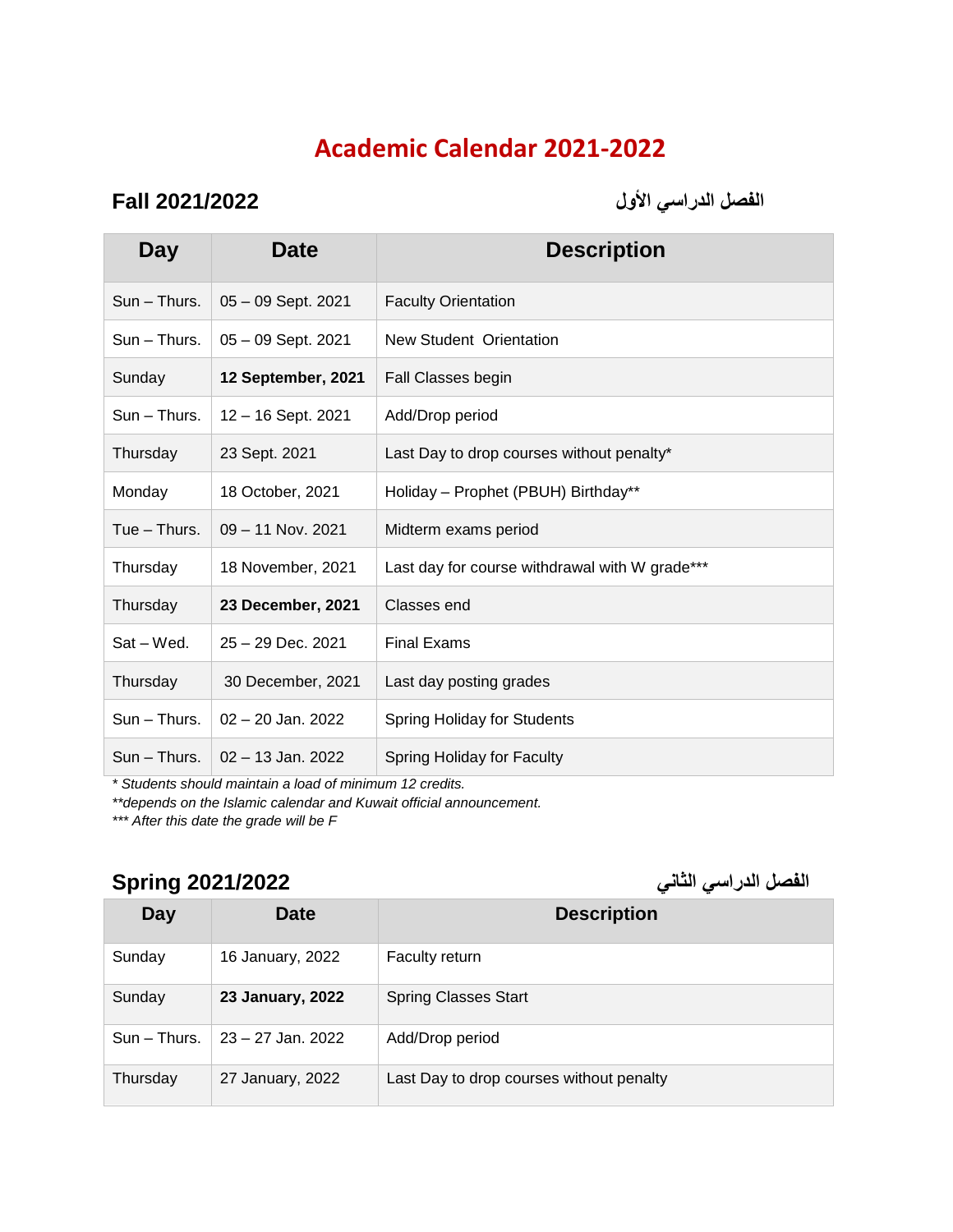| Fri-Sat      | 25 - 26 Feb. 2022   | National Day and Liberation Day               |
|--------------|---------------------|-----------------------------------------------|
| Tuesday      | 01 March, 2022      | Holiday - Prophet (PBUH) Ascension*           |
| Sun - Thurs. | 13-17 March, 2022   | Midterm exams period                          |
| Sunday       | 27 March, 2022      | Last day for course withdrawal with W grade** |
| Thursday     | 28 April, 2022      | Classes end                                   |
| Sun - Thurs. | $01 - 05$ May, 2022 | Eid Al-Fitr Break                             |
| Sun-Thurs.   | 08 - 12 May, 2022   | <b>Final Exams</b>                            |
| Saturday     | 14 May, 2022        | Last day posting grades                       |
| Sunday       | 15 May, 2022        | <b>Students Summer Holiday starts</b>         |
| Sunday       | 22 May, 2022        | Summer I classes begin                        |
|              |                     |                                               |
|              |                     |                                               |

*\* Depends on the Islamic calendar and Kuwait official announcement.* 

*\*\* After this date the grade will be F*

## **Summer I 2021-2022 (***six weeks if instruction***)**

| Sunday       | 22 May, 2022         | Summer I classes begin                      |
|--------------|----------------------|---------------------------------------------|
| $Sun - Tue.$ | $22 - 24$ May, 2022  | Add/Drop period                             |
| Thursday     | 26 May, 2022         | Last Day to drop courses without penalty    |
| Thursday     | 09 June, 2022        | Last day for course withdrawal with W grade |
| Thursday     | 30 June 2022         | Summer I classes end                        |
| $Sat - Tue.$ | $02 - 05$ July, 2022 | Final exams                                 |
| Thursday     | 07 July, 2022        | Last day posting grade                      |
| Sunday       | 10 July, 2022        | <b>Faculty Summer Holiday starts</b>        |

**Summer II 2021-2022 (***six weeks if instruction***)**